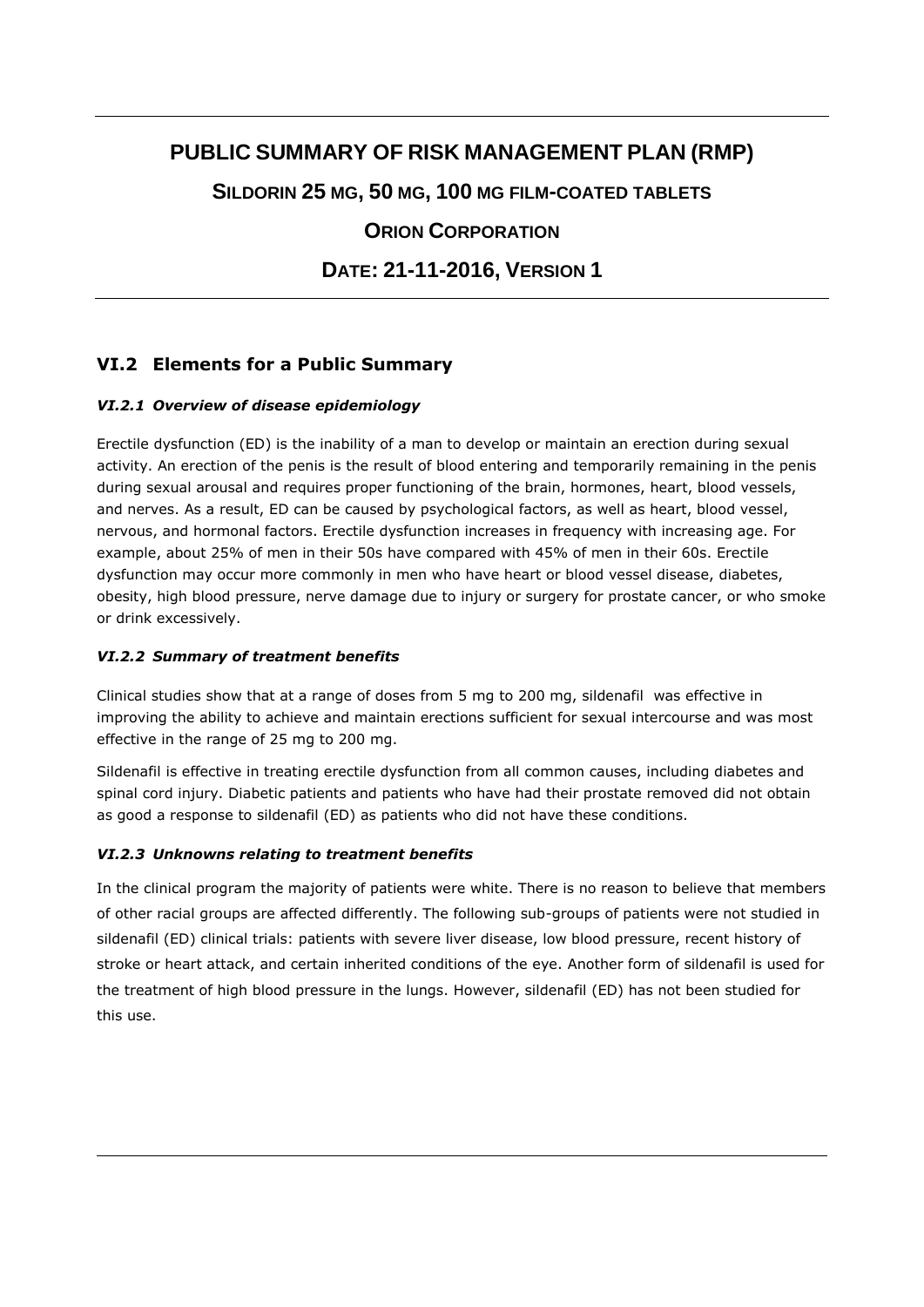#### *VI.2.4 Summary of safety concerns*

#### **Important identified risks**

| <b>Risk</b>                  | What is known                    | <b>Preventability</b>            |
|------------------------------|----------------------------------|----------------------------------|
| Interaction with drugs       | A patient who is taking a drug   | Sildenafil should not be used in |
| containing nitrates (nitrate | that contains nitrates, such as  | men who are using nitrates.      |
| interaction)                 | glyceryl trinitrate and          |                                  |
|                              | isosorbide dinitrate, could have |                                  |
|                              | a serious drop in blood pressure |                                  |
|                              | after taking sildenafil.         |                                  |

#### **Important potential risks**

| <b>Risk</b>                                                                                                                        | What is known (Including reason why it is considered a<br>potential risk)                                                                             |
|------------------------------------------------------------------------------------------------------------------------------------|-------------------------------------------------------------------------------------------------------------------------------------------------------|
| Interruption of the blood supply<br>to the main nerve of the eye<br>(non-arteritic anterior ischaemic<br>optic neuropathy [NAION]) | Sildenafil should not be used in men who have loss of vision in<br>one eye because of the risk of problem with blood flow to the<br>nerve in the eye. |
|                                                                                                                                    | In case of sudden visual defect, patient should stop taking<br>sildenafil and consult a physician immediately                                         |
| Bleeding within the eye (eye<br>haemorrhage)                                                                                       | There is a risk that patients taking sildenafil could develop visual<br>changes caused by bleeding within the eye.                                    |
|                                                                                                                                    | In case of sudden visual defect, patient should stop taking<br>sildenafil and consult a physician immediately.                                        |
| Sudden hearing loss                                                                                                                | There is a risk that patients taking sildenafil could develop a<br>sudden hearing loss.                                                               |
|                                                                                                                                    | In case of sudden hearing loss, patient should stop taking<br>sildenafil and consult a physician immediately.                                         |

#### **Missing information**

| <b>Risk</b>                      | What is known                                                     |
|----------------------------------|-------------------------------------------------------------------|
| Severely impaired liver function | Sildenafil was not studied in patients who have severely impaired |
| (severe hepatic impairment)      | liver function and should not be used in these patients.          |

#### *VI.2.5 Summary of risk minimisation measures by safety concern*

All medicines have a Summary of Product Characteristics (SmPC) which provides physicians, pharmacists and other health care professionals with details on how to use the medicine, the risks and recommendations for minimising them. An abbreviated version of this in lay language is provided in the form of the package leaflet (PL). The measures in these documents are known as routine risk